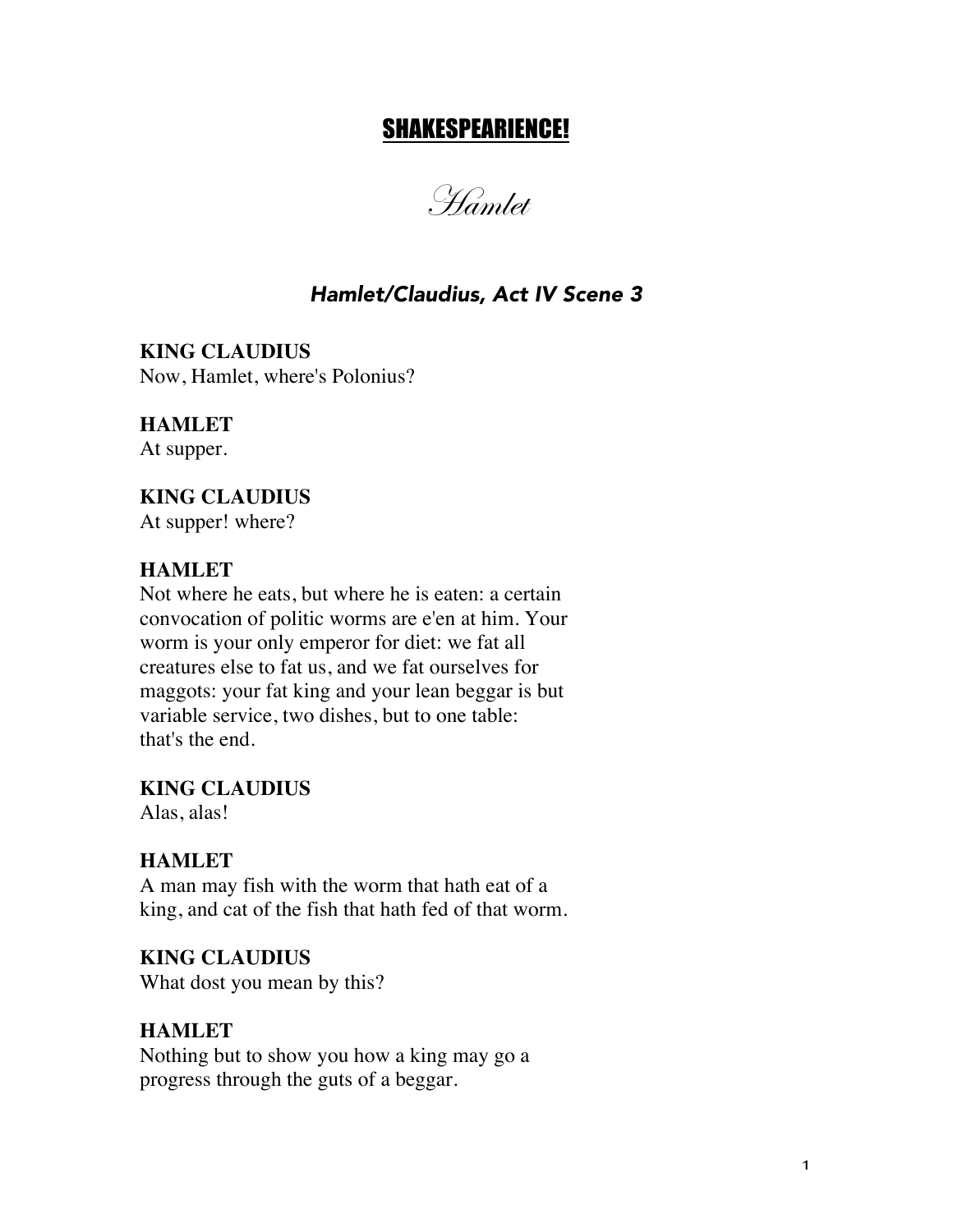# **KING CLAUDIUS**

Where is Polonius?

## **HAMLET**

In heaven; send hither to see: if your messenger find him not there, seek him i' the other place yourself. But indeed, if you find him not within this month, you shall nose him as you go up the stairs into the lobby.

### **KING CLAUDIUS**

Go seek him there.

*To some Attendants*

### **HAMLET**

He will stay till ye come.

*Exeunt Attendants*

### **KING CLAUDIUS**

Hamlet, this deed, for thine especial safety,-- Which we do tender, as we dearly grieve For that which thou hast done,--must send thee hence With fiery quickness: therefore prepare thyself; The bark is ready, and the wind at help, The associates tend, and every thing is bent For England.

**HAMLET** For England!

**KING CLAUDIUS** Ay, Hamlet.

**HAMLET** Good.

### **KING CLAUDIUS**

So is it, if thou knew'st our purposes.